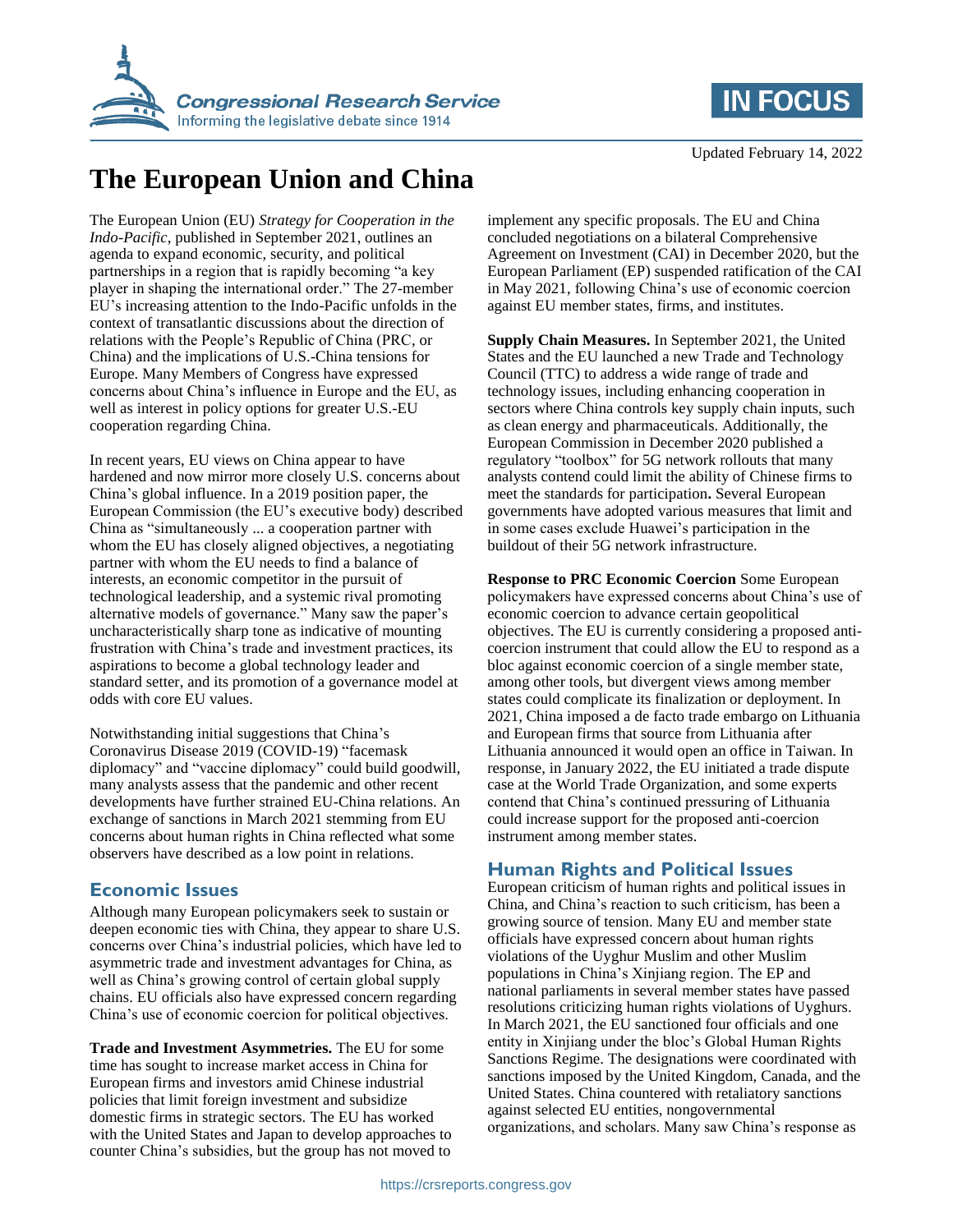disproportionate and outsized compared with the EU designations.

Some European policymakers share U.S. concerns over threats to civil and political rights in Hong Kong. Several EU member states suspended extradition treaties with Hong Kong in response to China's June 2020 National Security Law for Hong Kong. In January 2022, the EP passed a resolution urging the EU to sanction Hong Kong and PRC officials "responsible for the ongoing human rights crackdown" in Hong Kong.

European initiatives regarding relations with self-ruled Taiwan also have caused tensions with China, which claims sovereignty over the island democracy and has sought to limit other countries' interactions with it. In addition to Lithuania's efforts to strengthen ties with Taiwan, the EP adopted a resolution in October 2021 calling for closer EU relations with Taiwan and sent its first official delegation to visit Taiwan the following month.

In July 2021, the EP adopted a resolution urging other EU institutions to put democracy, human rights, and the rule of law at the center of EU-China relations. The resolution also urged European officials to boycott the 2022 Beijing Winter Olympics unless the government of China "demonstrates a verifiable improvement" on human rights issues. Several European countries did not send diplomatic representation to the event, citing human rights concerns.

#### **Differing Views Within Europe**

Despite seemingly growing agreement within the EU on certain aspects of relations with China, forging a consistent, consensus-based policy has often been difficult. Many major EU decisions on external economic relations and foreign policy require unanimous agreement from the EU's 27 members, which have varying national security concerns and economic interests, as well as differing bilateral relations with China. Some member states have deeper trade and investment ties to China, making economic coercion a potentially more worrisome prospect for them than for others. Some observers suggest that Germany, for example, remains relatively cautious about upsetting relations with China, in part because of its extensive trade and investment relations. Further complicating efforts to reach consensus on China, views may differ among key stakeholders within EU member states, such as political parties, business groups, and civil society organizations.

Some observers assert that China has sought to sow divisions within the EU and to selectively cultivate relations with member states to shape EU policies toward China indirectly. Greece (under a prior government) and Hungary, for example, have vetoed EU statements critical of China on several occasions, although they also have agreed to such statements on China and to specific measures in other instances. Some critics attributed these vetoes to the countries' generally good bilateral relations and economic cooperation with China.

Some officials and analysts have regarded the Chinabacked China-Central and Eastern European Countries (CEEC) engagement mechanism, known in Europe as

" $17+1$ ," as a potential source of division within the EU. The 17 European countries involved included 12 EU members, although Lithuania's May 2021 departure reduced the mechanism to 16 members. The mechanism's prospects have grown increasingly uncertain amid some participants' reported disappointment that China's pledges of investment and trade opportunities have not materialized.

## **China's Perspective**

While China generally continues to portray its relationship with the EU as friendly and cooperative, State Councilor and Foreign Minister Wang Yi described the EU's simultaneous acknowledgement of China as both partner and rival as the product of "cognitive dissonance" that is undermining China-Europe relations. From China's perspective, this dissonance complicates its EU policy, which, as laid out in the December 2018 *Policy Paper on the European Union*, is built on the premise of "alldimensional, multi-tiered and wide-ranging exchanges and cooperation."

China's EU policy includes rhetorical support for European integration and autonomy, which many Chinese officials have described as a way to promote a multipolar, less U.S. centric world order. In December 2021, State Councilor Wang conveyed the Chinese government's hope that "Europe, as an important force in the process toward greater multipolarity, will shape an independent, objective and rational perception of China at an early date, and promote and deepen its mutually beneficial cooperation with China following the principle of strategic autonomy."

China's support for the concept of EU "strategic autonomy," in particular, seems at least partially attributable to China's desire to weaken ties between the United States and the EU, at a time when the United States is seeking to strengthen transatlantic ties to help counter China in certain areas. Some Chinese analysts describe the EU as a critical factor influencing U.S.-China relations and likely hope a more autonomous EU could resist (or moderate) U.S. attempts to take a more assertive stance toward China.

## **U.S.-EU Cooperation**

The Biden Administration and the EU have committed to intensifying cooperation to address shared concerns about China and have restarted a dialogue on China begun by the Trump Administration. Several measures announced at a June 2021 U.S.-EU summit aim to foster collaboration to counter China's growing influence, especially on trade and technology. At the same time, many in the EU remain wary of the implications of intensifying U.S.-China tensions for Europe and are reluctant to antagonize a major economic partner. EU officials also point to a need for cooperation with China on global concerns, such as climate change. Varying economic and political interests among EU member states also could affect efforts to more closely align U.S. and EU policy toward China.

**Sarah E. Garding**, Analyst in European Affairs **Ricardo Barrios**, Analyst in Asian Affairs **Derek E. Mix**, Specialist in European Affairs